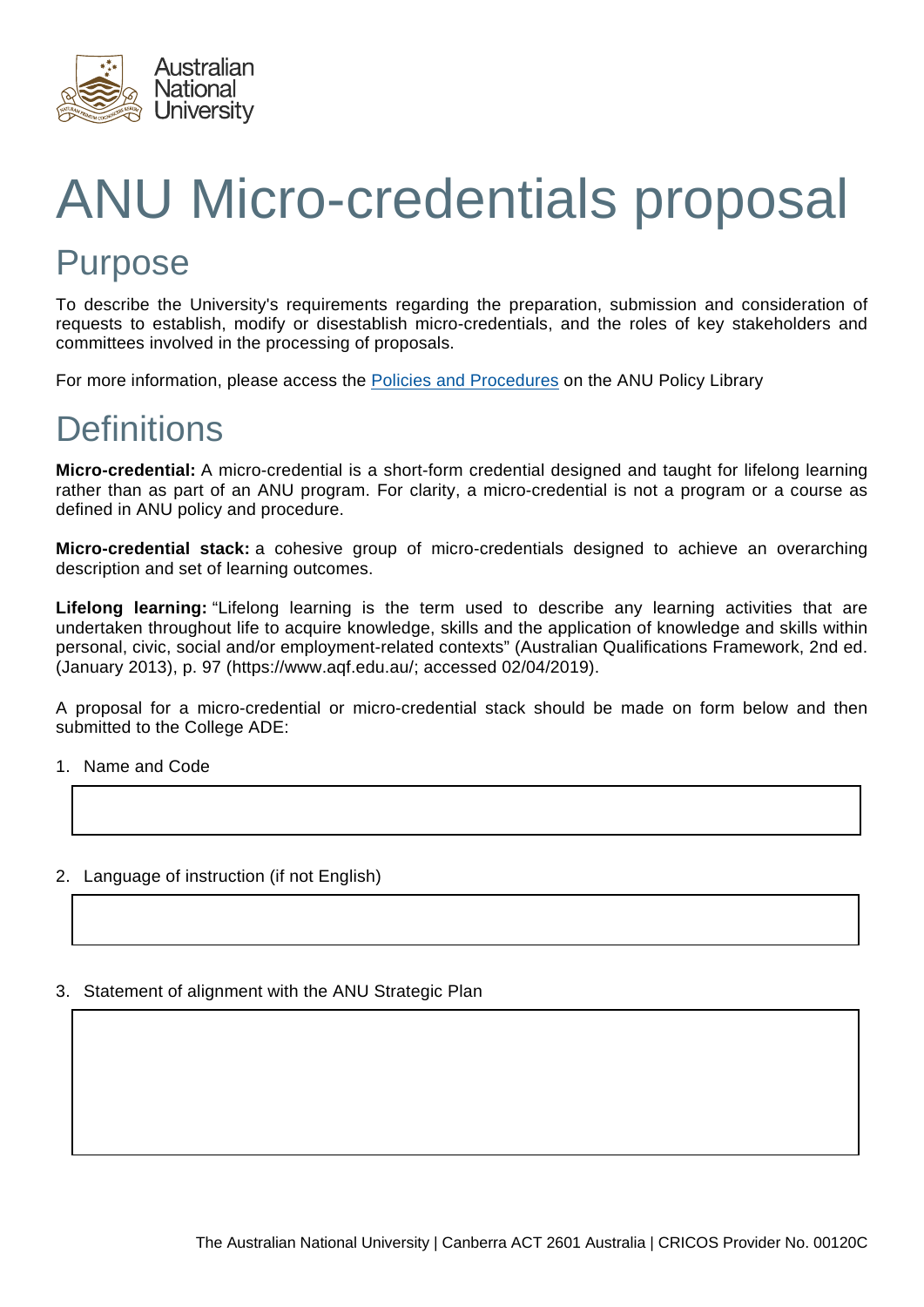4. Evidence of the outcome of consultation with other AOUs/CLT with an academic interest in the discipline/s and/or fields

5. Description of content (max. 100 words); for micro-credentials only: if taught as a "special topics" microcredential, this is stated here and is to be based on the principles in the section "course topics and repeat enrolment" of the [Academic Programs and Courses Accreditation Procedure](https://policies.anu.edu.au/ppl/document/ANUP_000691)

#### 6. Learning outcomes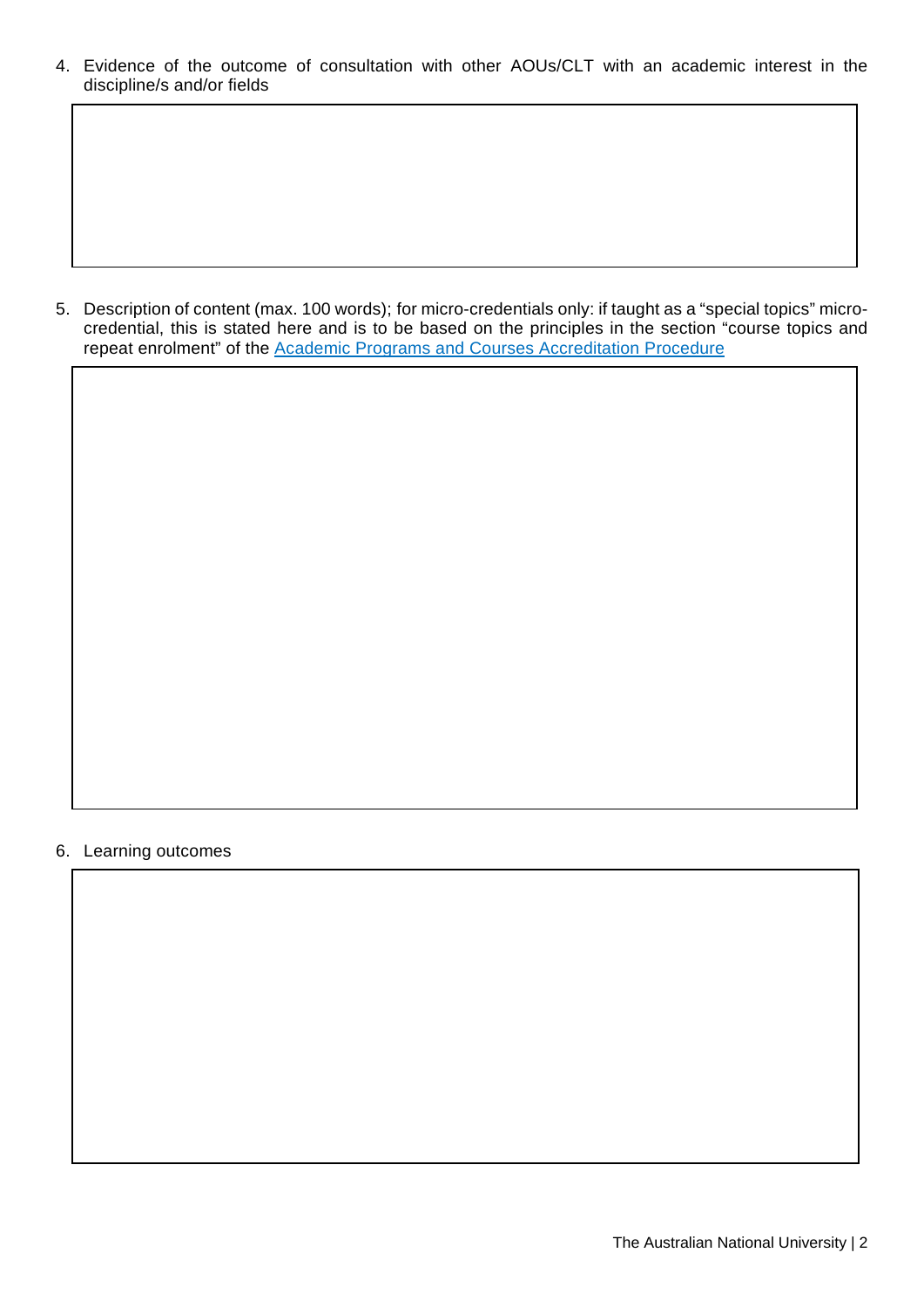8. For micro-credential stacks only: list of all micro-credentials that constitute the stack at that time

9. Assumed knowledge (there should not be formal prerequisites except that an ANU micro-credential may specify another ANU micro-credential as a formal pre-requisite, but there should be a statement that it is taught at graduate level);

10. Workload in hours, including number of hours of face-to-face contact

11. ANU unit value, which may be either specified or unspecified; if specified, any programs to which credit is guaranteed (noting that credit for other programs may be applied for under the ANU [Credit Policy\)](https://policies.anu.edu.au/ppl/document/ANUP_002612)